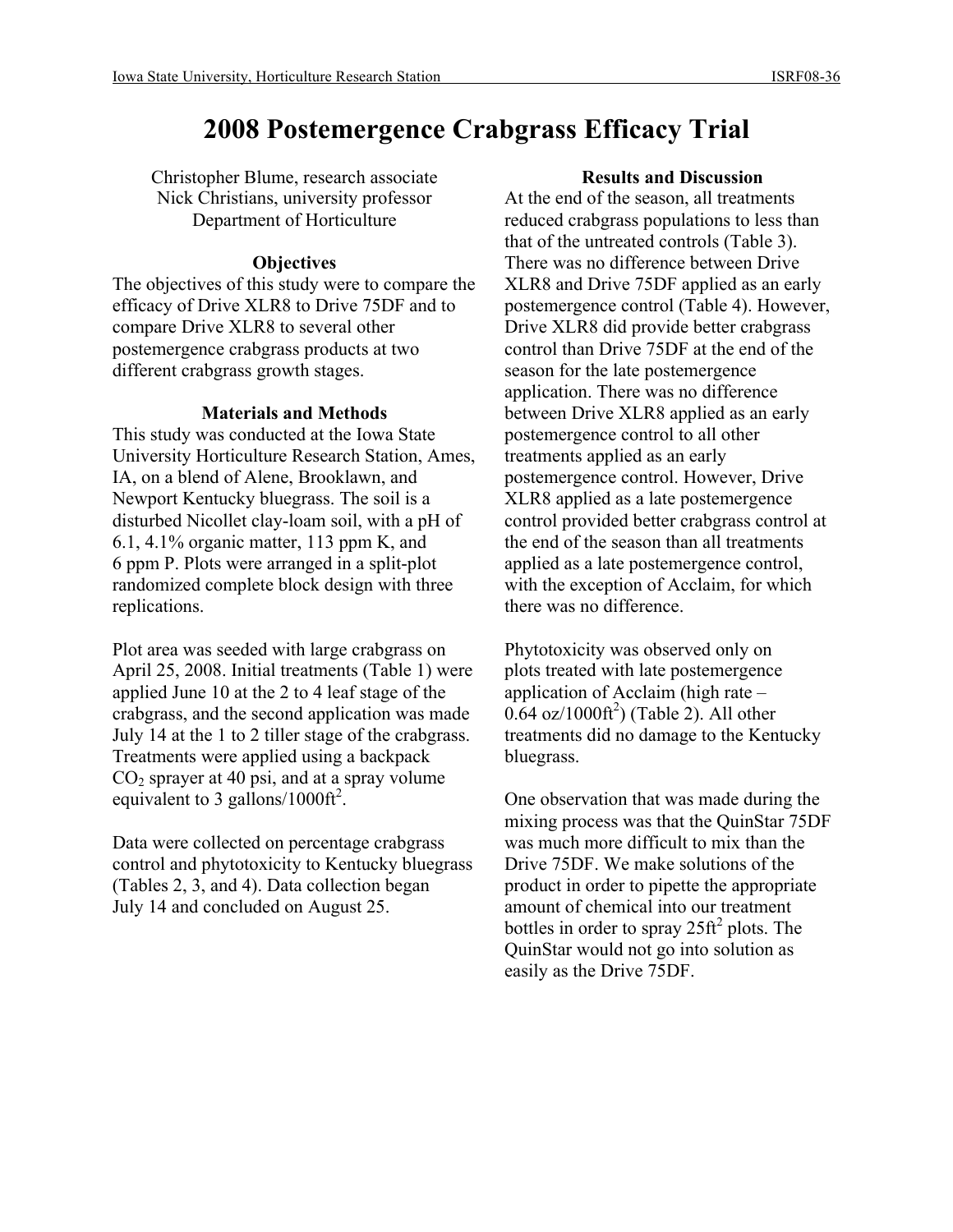| Trt            | Product         | Rate                     | Rate/ $25 \text{ft}^2$ | MSO rate                    | Application date |
|----------------|-----------------|--------------------------|------------------------|-----------------------------|------------------|
|                | Control         | $\overline{\phantom{a}}$ |                        |                             |                  |
| $2a^{\dagger}$ | Drive XLR8      | $1.5 \text{ oz}/1000$    | $1.11 \text{ mL}$      | $0.41$ mL                   | June $10$        |
| 2 <sub>b</sub> | Drive XLR8      | $1.5 \text{ oz}/1000$    | $1.11$ mL              | $0.41$ mL                   | July 14          |
| 3a             | Drive 75DF      | $0.367 \text{ oz}/1000$  | $0.26$ g               | $0.41$ mL                   | June 10          |
| 3b             | Drive 75DF      | $0.367 \text{ oz}/1000$  | 0.26g                  | $0.41$ mL                   | July 14          |
| 4a             | Acclaim Extra   | $0.3 \text{ oz}/1000$    | $0.22$ mL              |                             | June $10$        |
| 4b             | Acclaim Extra   | $0.64 \text{ oz}/1000$   | $0.47$ mL              |                             | July 14          |
| 5a             | <b>OuinStar</b> | $0.367 \text{ oz}/1000$  | $0.26$ g               | $0.41$ mL                   | June $10$        |
| 5b             | <b>OuinStar</b> | $0.367 \text{ oz}/1000$  | 0.26g                  | $0.41$ mL                   | July 14          |
| 6a             | Mesotrione      | $5 \text{ oz/A}$         | $0.085$ mL             | $0.7$ mL (NIS) <sup>§</sup> | June 10          |
| 6b             | Mesotrione      | $5 \text{ oz/A}$         | $0.085$ mL             | $0.7$ mL (NIS)              | July 14          |

| Table 1. Treatment list and application timing for BASF crabgrass control study. |
|----------------------------------------------------------------------------------|
|----------------------------------------------------------------------------------|

Treatments designated as "a" are early post and "b" are late post applications.

*SNon-ionic surfactant.* 

**Table 2. Phytotoxicity ratings (9 = no damage; 1 = worst damage; 6 = minimum acceptable rating).**

|                |               |         |           | Phytotoxicity |           |
|----------------|---------------|---------|-----------|---------------|-----------|
|                | Treatments    | July 21 | July $30$ | August 4      | August 25 |
|                | Control       |         |           |               |           |
| 2a             | Drive XLR8    |         |           |               |           |
| 2 <sub>b</sub> | Drive XLR8    |         |           |               |           |
| 3a             | Drive 75DF    |         |           |               |           |
| 3b             | Drive 75DF    |         |           |               |           |
| 4a             | Acclaim Extra |         |           |               |           |
| 4b             | Acclaim Extra |         |           |               |           |
| 5a             | QuinStar      |         |           |               |           |
| 5b             | QuinStar      |         |           |               |           |
| 6a             | Mesotrione    |         |           |               |           |
| 6b             | Mesotrione    |         |           |               |           |
| LSD(0.05)      |               |         |           |               |           |

#### **Table 3. Percentage crabgrass cover in plots throughout growing season.**

|                |               |         | Percentage crabgrass |           |
|----------------|---------------|---------|----------------------|-----------|
|                | Treatments    | July 14 | August 4             | August 25 |
|                | Control       | 18      | 58                   | 63        |
| 2a             | Drive XLR8    |         | 12                   | 17        |
| 2 <sub>b</sub> | Drive XLR8    | 12      |                      | b         |
| 3a             | Drive 75DF    | 0       | n                    | 12        |
| 3 <sub>b</sub> | Drive 75DF    | 10      | 10                   | 20        |
| 4a             | Acclaim Extra | ∍       | 13                   |           |
| 4b             | Acclaim Extra | 10      |                      |           |
| 5a             | QuinStar      | 0       | 8                    | 13        |
| 5b             | QuinStar      | 23      | 22                   | 32        |
| 6a             | Mesotrione    |         | 18                   | 25        |
| 6b             | Mesotrione    | 19      | 15                   | 20        |
|                | LSD(0.05)     | 12      | 13                   | 18        |